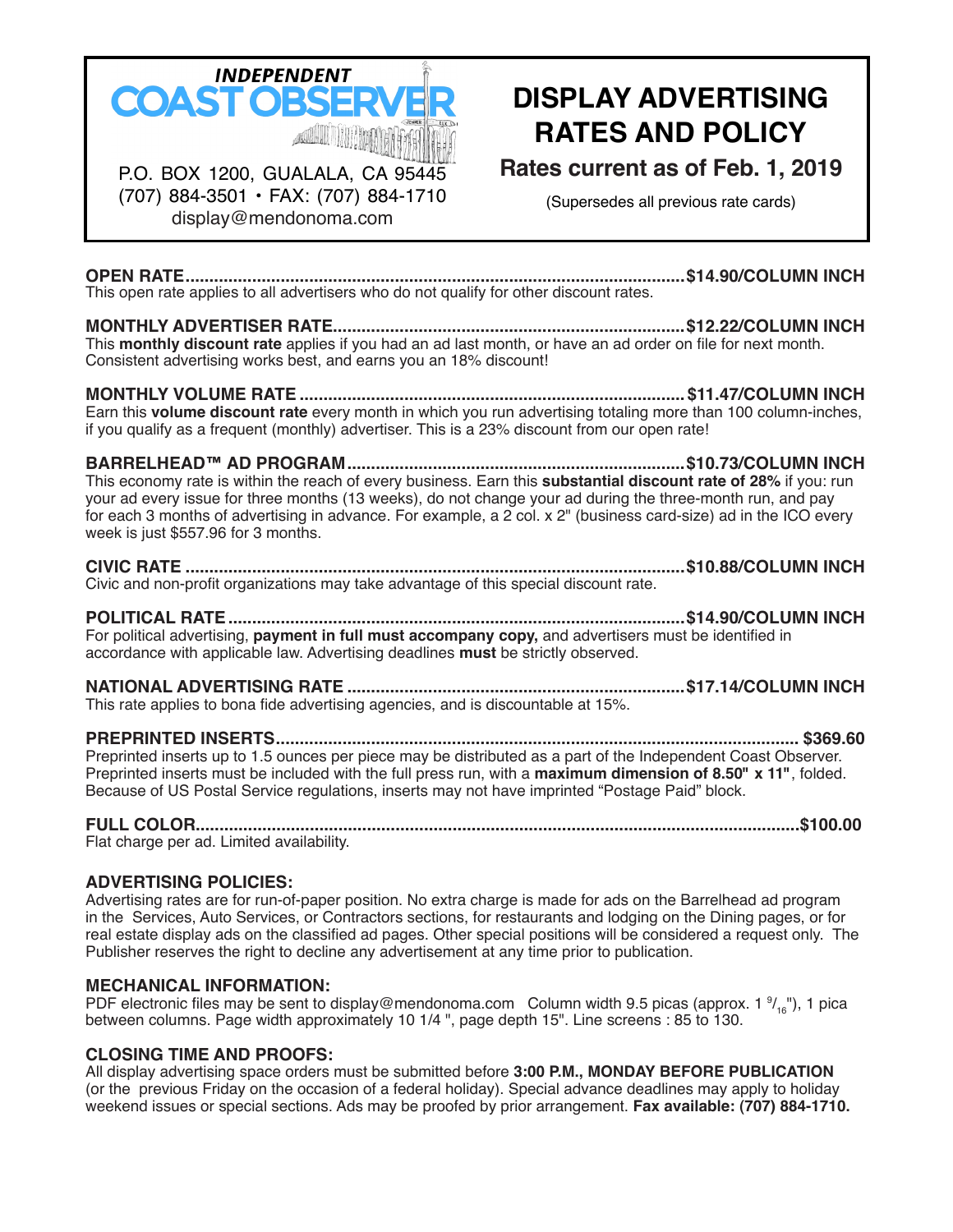

P.O. Box 1200 • Gualala, California 95445 (707) 884-3501 • Fax: (707) 884-1710

## Display Advertising Rates and Sizes

Rates current as of February 1, 2019

## EXAMPLES OF 1 - Column Ads

**Open Rate: \$14.90 per ad Monthly Ad Rate \$12.22 per ad Barrelhead Rate: \$10.73 per ad (3 months, no changes, prepay \$139.49)**

### **1-Column Ads are 9.5 picas or 1 9/16" wide**

**You may also use half inch depths, e.g. 1x4 1/2" The maximum depth of an ad is 15" Ads over 13" are charged at the 15" rate**

## **1 x 2 Size**

**1 x 1 Size** 

Open Rate: \$29.80 per ad MONTHLY AD RATE: \$24.44 per ad Barrelhead Rate: \$21.46 per ad (3 months, no changes, prepay \$278.98)

## **1 x 3 Size**

Open Rate: \$44.70 per ad Monthly Ad Rate: \$36.66 per ad Barrelhead Rate: \$32.19 per ad (3 months, no changes, prepay \$418.47)

#### **1 x 5 Size**  Open Rate: \$74.50 per ad

Monthly Ad Rate: \$61.10 per ad Barrelhead Rate: \$53.65 per ad (3 months, no changes, prepay \$697.45)

#### **1 x 6 Size**  Open Rate:

\$89.40 per ad

Monthly Ad Rate: \$73.32 per ad

Barrelhead Rate: \$64.38 per ad (3 months, no changes, prepay \$836.94)

#### **1 x 4 Size**  Open Rate: \$59.60 per ad Monthly Ad Rate: \$48.88 per ad

Barrelhead Rate: \$42.92 per ad (3 months, no changes, prepay \$557.96)

#### **1 x 3.5 Size**  OPEN RATE:

\$52.15 per ad Monthly Ad Rate: \$42.77 per ad

Barrelhead Rate: \$37.55 per ad (3 months, no changes, prepay \$488.22)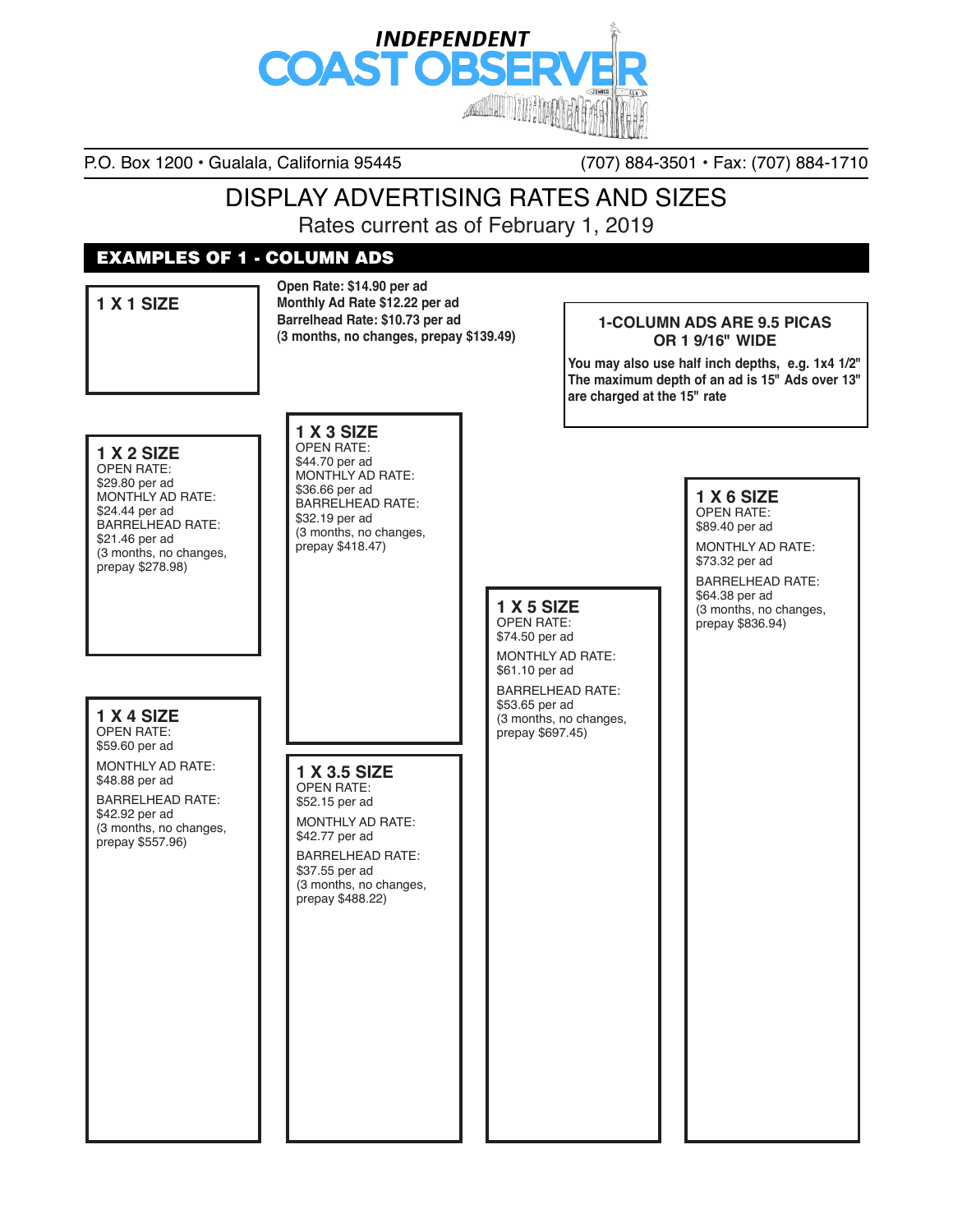## EXAMPLES OF 2 - Column Ads

#### **2-Column Ads are 20 picas or 3 5/16" wide**

**You may also use half inch depths, e.g. 2x4 1/2" The maximum depth of an ad is 15" Ads over 13" are charged at the 15" rate**

#### **2 x 2 Size**

Open Rate: \$59.60 per ad

Monthly Ad Rate: \$48.88 per ad BARRELHEAD RATE: \$42.92 per ad (3 months, no changes, prepay \$557.96)

**2 x 3 Size**

OPEN RATE: \$89.40 per ad Monthly Ad Rate: \$73.32 per ad BARRELHEAD RATE: \$64.38 per ad (3 months, no changes, prepay \$836.94)

**2 x 5 Size**

**2 x 1 Size** 

Open Rate: \$29.50 per ad Monthly Ad Rate \$24.44 per ad Barrelhead Rate:\$21.46 per ad (3 months, no changes, prepay \$278.98)

Open Rate: \$149.00 per ad Monthly Ad Rate: \$122.20 per ad Barrelhead Rate: \$107.30 per ad (3 months, no changes, prepay \$1,394.20)

**2 x 4 Size**

Open Rate: \$119.20 per ad Monthly Ad Rate: \$97.76 per ad Barrelhead Rate: \$85.84 per ad (3 months, no changes, prepay \$1115.92)